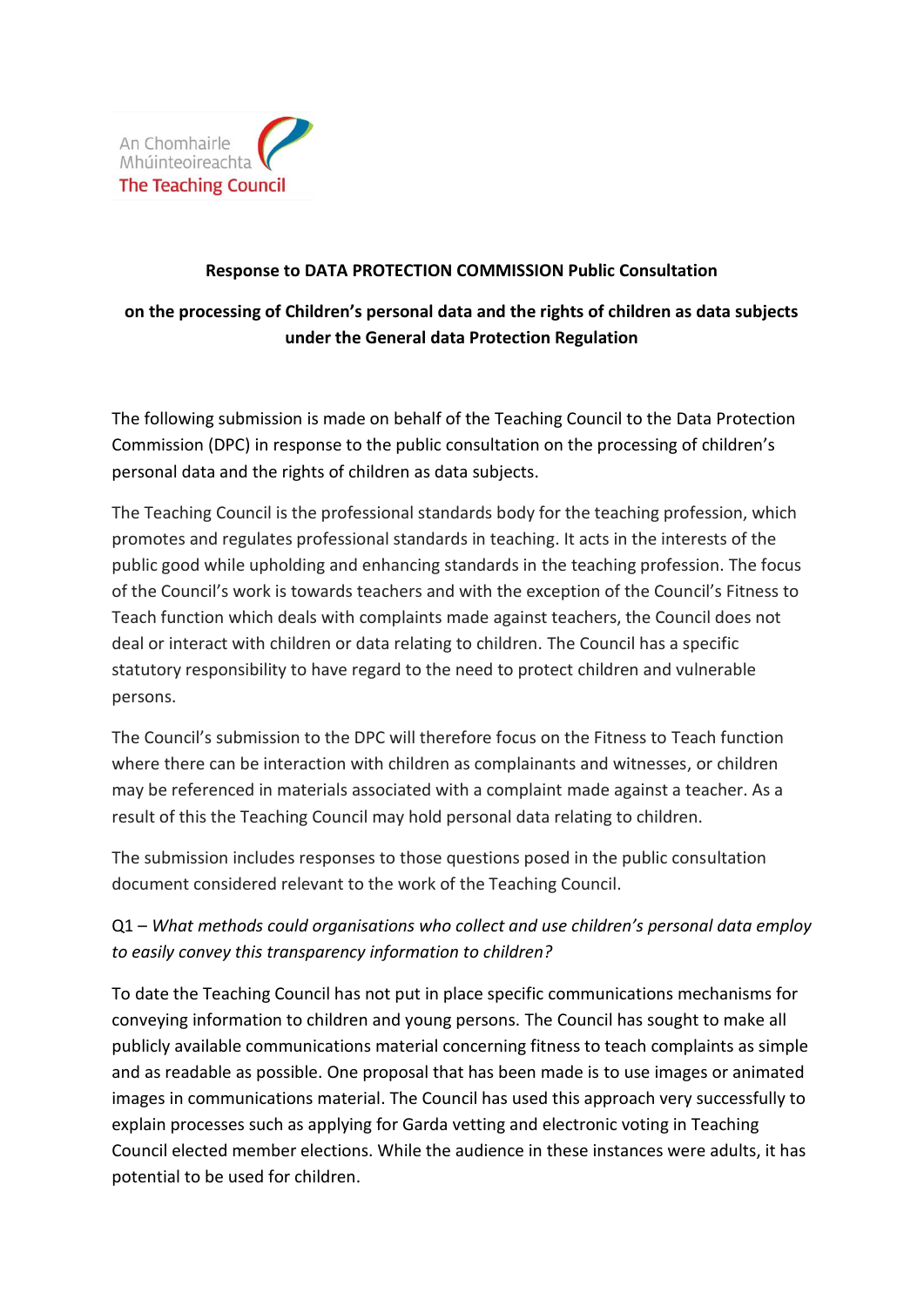Q2 – *What approach should be used by organisations whose products or services are aimed at both adults and children? For example, should two separate sets of transparency information be provided that are each tailored according to the relevant audience?*

As noted in Q1, children may wish to access information on how to make a complaint against a teacher. A separate more visual approach to conveying key information and concepts is worth considering in addition to the existing website material. This approach would better match the differing information needs to children's ages and capacity.

Q3 - *At what age or in what circumstances should a child be able to make an access request to an organisation and receive a copy of their personal data? Is age the only relevant factor and if not, what other factors should be taken into consideration?*

It is difficult to identify a particular age although there is a natural boundary around age 12/13 when children progress from primary school to post-primary school. Perhaps, no age should be specified but that a set of criteria for assessing the release of data in response to an access request might be developed. Criteria might include capacity of the child to understand the data being released, the potential for an adverse impact on the child if the data is released, the nature of the data being held on record, whether medical or health matters are involved, the potential for partial release of data, etc.

Q4 - *In what circumstances should a parent be able to make an access request and receive a copy of their child's personal data? Is there an upper age limit after which a parent should not be able to make an access request for their child's personal data? Are there circumstances where both the parent and the child should have to jointly make an access request for the child's personal data?*

It is suggested that a parent should be allowed make an access request and receive a copy of their child's personal data until the child is 18 years of age. It is also suggested that from age 16, a request for personal data of a medical nature should be made jointly because by law, patients aged 16 years and over are entitled to give consent to surgical, medical or dental treatment (*except psychiatric treatment which remains aged 18 years for consent*);

Q5 – *How should the balance be struck between a parent's right to protect the best interests of their child and the child's right to privacy when organisations are dealing with access requests for the child's personal data?*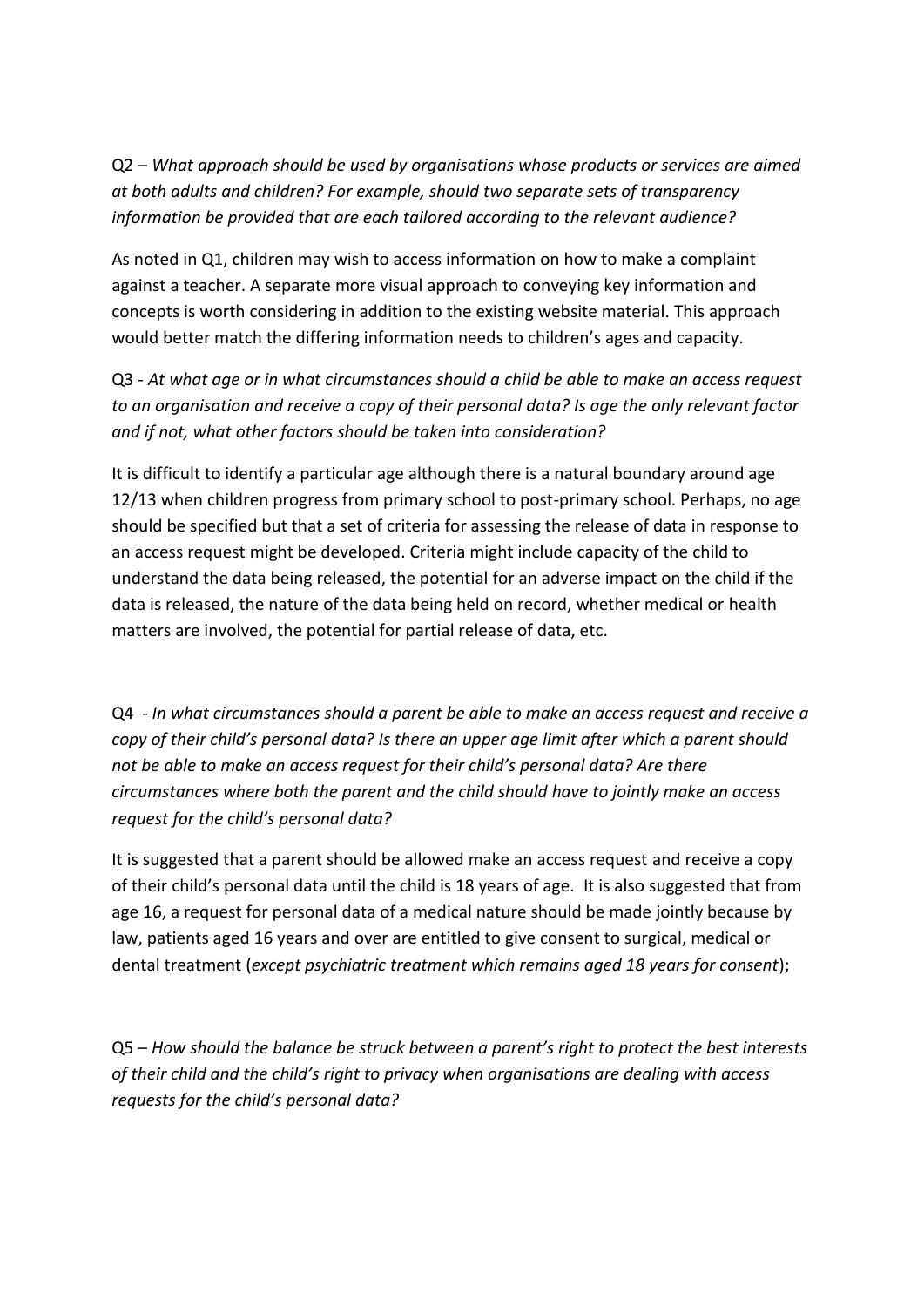Please see response to Q4 above*.* Where possible, the views of the child should be sought and considered particularly where the child has reached the age of 12/13 as noted in the response to Q3.

Q6 – *At what age or in what circumstances should a child be able to make an erasure request to an organisation and have their personal data erased? Is age the only relevant factor and if not, what other factors should be taken into consideration*?

Organisations should have a data retention policy which makes clear if, when and under what circumstances personal data should be retained and erased. The age of the child should not be the only determinant. The policy should take into account:

- The organisations role;
- The reasons for the holding of data in the first instance;
- The potential for future use of the retained data (In the case of the Teaching Council, consideration would have to be given to whether there are potential child protection or safety risks associated with not retaining the data);
- The balance between the child's right to privacy and a public interest (including protection of the child) reason for retaining the data.

Q7 *– In what circumstances should a parent be able to make an erasure request on behalf of their child and have their child's personal data erased? Is there an upper age limit after which a parent should not be able to make an erasure request for their child's personal data? Are there circumstances where both the parent and child should have to jointly make an erasure request*?

A parent making an erasure request on behalf of their child should be considered in the context of an organisation's Data Retention Policy generally and the criteria suggested in the response to Q6. Beyond the age of 18, a parent should certainly not be entitled to make an erasure request regarding their child's personal data unless the child, once they reach the age of 18, is suffering physical or mental health difficulties which render that person unable to make a request for erasure themselves. A parent could request erasure of a child's personal data on the death of a child perhaps once this in line with an organisation's data retention policy and once the child's death is not the subject matter of an ongoing investigation by the particular organisation. Again, a joint request could be considered for erasure of personal data of a medical nature where a child is between the ages of 16 and 18;

Q14 – *What measures should organisations take to incorporate the principles of data protection by design and by default into the services and products that they offer to children*?